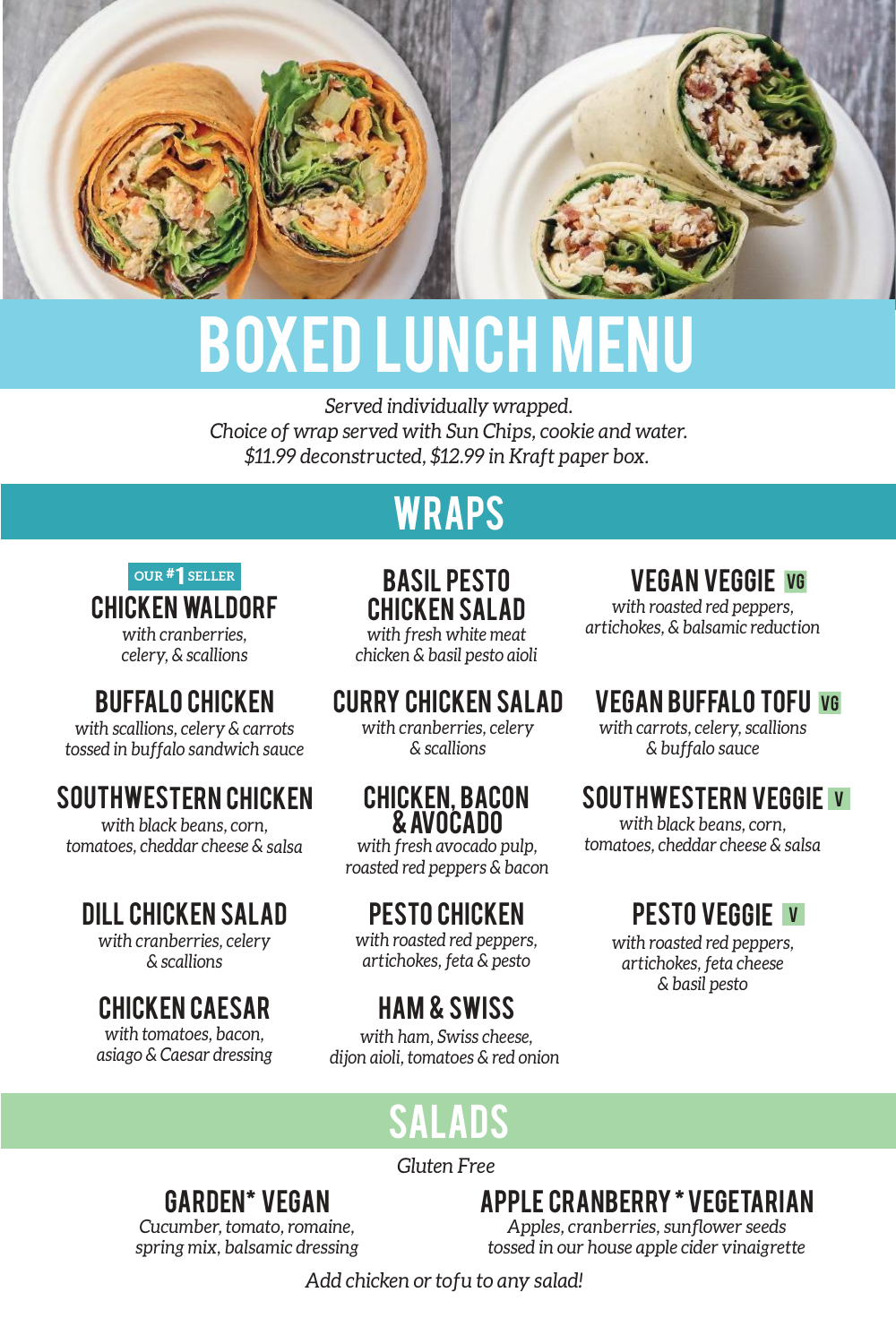# Ways to order lunch

## **PACKAGES**

*All packages include two sides, cookies, bottled water.*

## small

## **MEDIUM**

## large

*Serves 8, \$129.99*

*Serves 14, \$179.99*

*Serves 18, \$249.99*

*Add an additional wrap for \$7.99. All packages come with wraps individually packaged. Need to feed a certain amount of people? No problem! Let us know and we will create a custom package for you!*

# WRAPS

#### # **OUR** 1 **SELLER**

## chicken waldorf

*with cranberries, celery, & scallions*

## buffalo chicken

*with scallions, celery & carrots tossed in buffalo sandwich sauce*

## SOUTHWESTERN CHICKEN

*with black beans, corn, tomatoes, cheddar cheese & salsa*

## Dill Chicken Salad

*with cranberries, celery & scallions*

## chicken caesar

*with tomatoes, bacon, asiago & Caesar dressing*

BASIL PESTO CHICKEN SALAD *with fresh white meat*

*chicken & basil pesto aioli*

## CURRY Chicken Salad

*with cranberries, celery & scallions*

#### chicken, Bacon & Avocado

*with fresh avocado pulp, roasted red peppers & bacon*

## pesto chicken

*with roasted red peppers, artichokes, feta & pesto*

## HAM & SWISS

*with ham, Swiss cheese, dijon aioli, tomatoes & red onion* 

## VEGAN VEGGIE VG

*with roasted red peppers, artichokes, & balsamic reduction*

## VEGAN buffalo tofu VG

*with carrots, celery, scallions & buffalo sauce*

## SOUTHWESTERN VEGGIE V

*with black beans, corn, tomatoes, cheddar cheese & salsa*

## pesto VEGGIE <sup>V</sup>

*with roasted red peppers, artichokes, feta cheese & basil pesto*